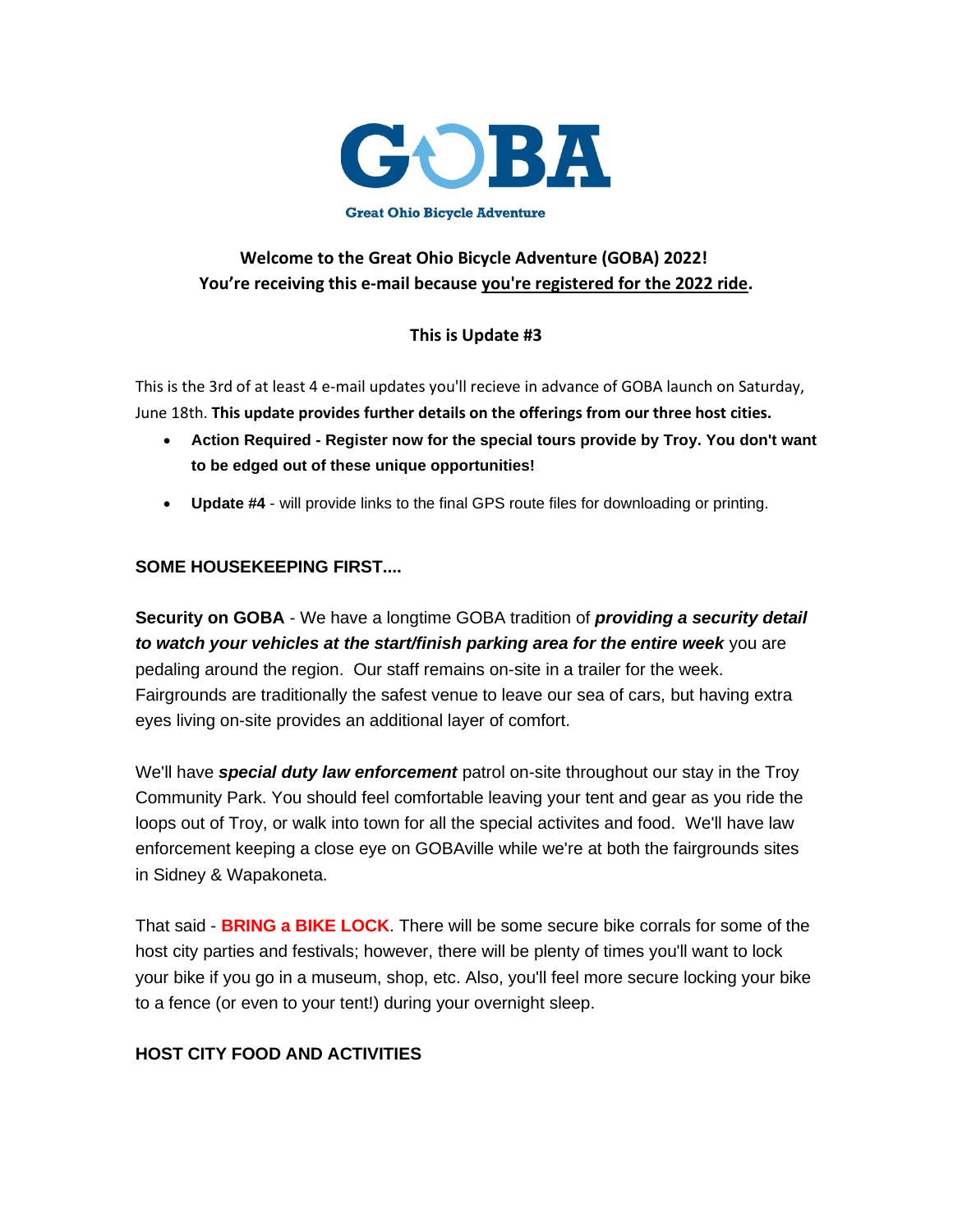Our host cities have worked hard to provide food opportunities to feed our 800 riders. Again, these offerings are often provided by local organizations to raise some funds for their activities. We highly encourage you to take advantage of these offerings; this support of local economies is a founding objective of GOBA.

In Update #2, we provided an overview of the offerings each day for lunch and snack stops while out on the cycling routes. Here is the brief overview of the food offerings for breakfasts and dinners while in the host cities.

### **Sunday**

Breakfast – Shelby County Fairgrounds provided by Scissors to Sheep 4H Club Dinner – Shelby County Fairgrounds provided by Clancy's Restaurant **Monday** Breakfast – Shelby County Fairgrounds provided by Salvation Army Dinner – Auglaize County Fairgrounds provided by Knights of Columbus **Tuesday** Breakfast – Auglaize County Fairgrounds provided by Wapakoneta Rotary Dinner – Downtown Wapakoneta various options (All Riders Dinner, too) **Wednesda**y Breakfast – Auglaize County Fairgrounds provided by Auglaize Historical Society Dinner – Downtown Troy Block Party with Food Trucks (& local restaurants) **Thursday** Breakfast – Troy Park – Suzie's Big Dipper Food Truck and other FOYO in Troy Dinner - Downtown Troy Block Party and FOYO local restaurants **Friday** Breakfast - Suzie's Big Dipper Food Truck and other FOYO in Troy Dinner - Riverside Troy Block Party with Food Trucks (& local restaurants) **Saturday** Breakfast - Suzie's Big Dipper Food Truck and other FOYO in Troy



# **ACTIVITIES, SPECIAL TOURS, & EVENTS**

GOBA host cities love to highlight their unique attractions. We always leave with a great appreciation for the communities we may have never explored if not for a bicycle tour! And, host communities often use GOBA as an opportunity to host special community festivals, parties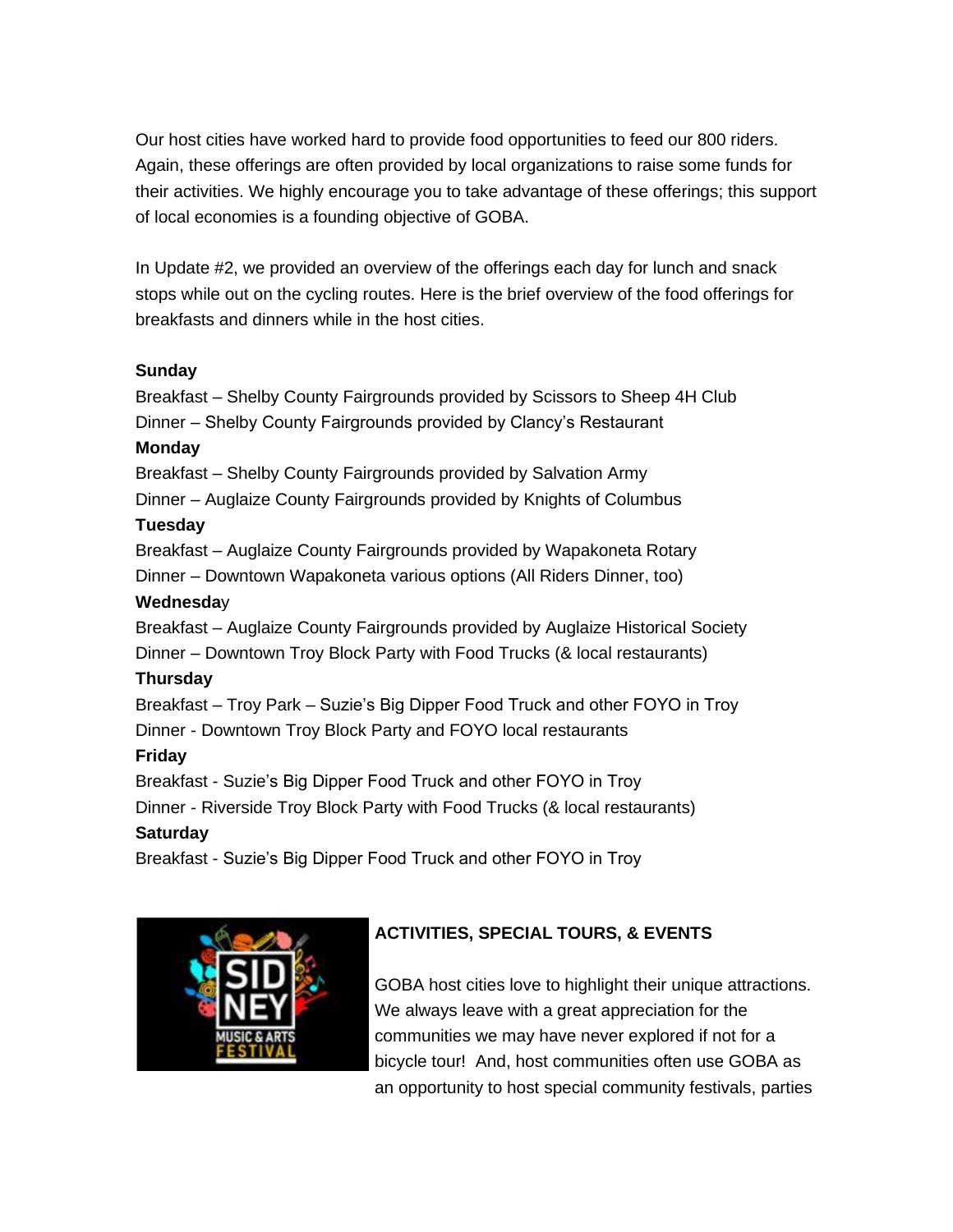and events. Again, this exploration and celebration of local communities is a founding objective of GOBA.

**Sidney** will be hosting its Music & Arts Festival on arrival Saturday. After you set up camp, go downtown and really enjoy the live music, art exibits, food trucks, and the downtown restraunts and bars! Here's the **[link to Sidney's offerings for GOBA](https://app.donorview.com/Communication/Click?prm=BsHBZGYqj28wcCPEIAPqwqT0FhNWEXouKgg52SwIdgFLXGqmgD1yFYQL7jZBS89mCEfAfqQcRIVM1p5bHeKAmfyOa8NhO4XPoLrF1C5D1ZOk_mCl0IZkKwBqaxqbwVdlJsF3KMndwuX_Q0p9ZLpv61-lnFSMk79DYTkDShCS1jxKzkoE5rC9M25aRoq3Me5bEAlDI2GkTNlI9cCXXN_WqUmC6JGWQuilpbkKOeBivSA1&target=https%3a%2f%2fgoba.com%2fwp-content%2fuploads%2f2022%2f06%2fGOBAOnePageVisitorsGuide-4.pdf)**.

**Wapakoneta** - The Neil Armstrong Air & Space Museum will be celebrating it's 50th anniversary during our stay! Shuttles from GOBAville will make regular stops here, or you could take in your visit at the end of Monday or Tuesday's ride.



GOBA will be hosting it's "All Rides" dinner on Tuesday which is for riders celebrating a ride anniversary - 10, 15, 20, 25, 30, or ALL years. This event will be in the heart of downtown and coordinate with the local shops, food, and entertainment offerings in downtown Wapakoneta Tuesday afternoon & evening.



**Troy** - Three days and nights in Troy - can you squeeze in all that's being offered? First Troy will host a block party with live bands, adult fizzy drinks, and food on all three evenings!

**Special Tours (Registration required)** - Troy has put together some unique and very special activities for GOBA riders. The most special is a tour of the *PRIVATE Mustang museum & barn of Gale Haldermann, the lead designer of the iconic Ford Mustang*. GOBA will provide bus transportation 3 times/day on Thursday & Friday. Reserve your spot now! Also, go to our **[News & Resources page](https://app.donorview.com/Communication/Click?prm=BsHBZGYqj28wcCPEIAPqwqT0FhNWEXouKgg52SwIdgFLXGqmgD1yFYQL7jZBS89mCEfAfqQcRIVM1p5bHeKAmfyOa8NhO4XPoLrF1C5D1ZOk_mCl0IZkKwBqaxqbwVdlJsF3KMndwuX_Q0p9ZLpv61-lnFSMk79DYTkDShCS1jxKzkoE5rC9M25aRoq3Me5bEAlDI2GkTNlI9cCXXN_WqUmC6JGWQuilpbkKOeBivSA1&target=https%3a%2f%2fgoba.com%2fnews-and-resources%2f%3ffbclid%3dIwAR25PivLaSb9IVZQk38iLhAXYv3z0ifc641zHUy0dZEV6D7POMkp5e7FCJ8)** for

several links to all the general attractions and special attractions being provided by Troy.

**[All three documents about Troy's offerings here!](https://app.donorview.com/Communication/Click?prm=BsHBZGYqj28wcCPEIAPqwqT0FhNWEXouKgg52SwIdgFLXGqmgD1yFYQL7jZBS89mCEfAfqQcRIVM1p5bHeKAmfyOa8NhO4XPoLrF1C5D1ZOk_mCl0IZkKwBqaxqbwVdlJsF3KMndwuX_Q0p9ZLpv61-lnFSMk79DYTkDShCS1jxKzkoE5rC9M25aRoq3Me5bEAlDI2GkTNlI9cCXXN_WqUmC6JGWQuilpbkKOeBivSA1&target=https%3a%2f%2fgoba.com%2fnews-and-resources%2f%3ffbclid%3dIwAR25PivLaSb9IVZQk38iLhAXYv3z0ifc641zHUy0dZEV6D7POMkp5e7FCJ8)**